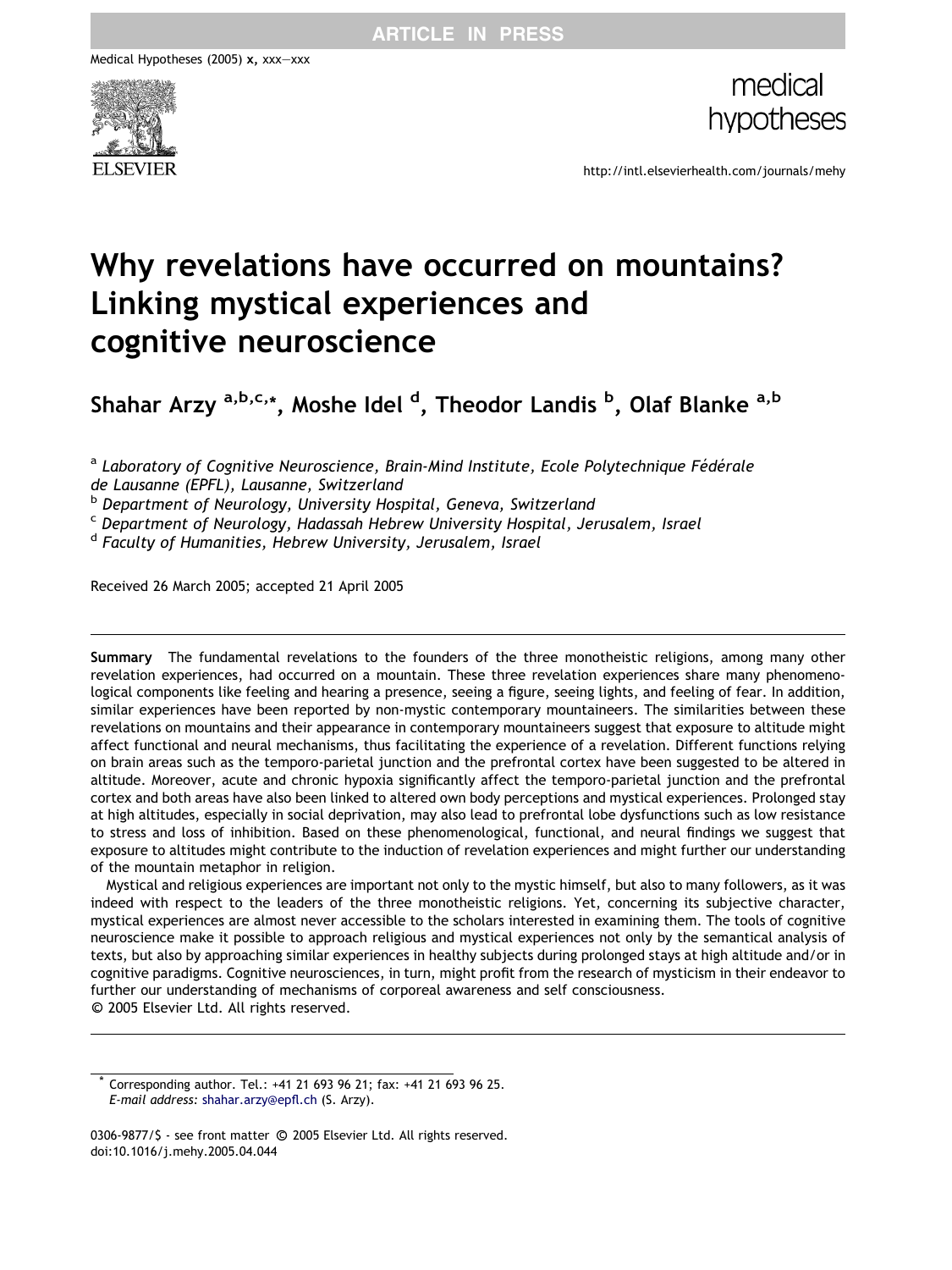# Introduction

Mountains play an important role in the symbolic geography of traditions. Thus, in Hindu and Buddhism mount Meru serves as the axis mundi; in China and Judaism mountains Scham and Zion, respectively, are described as the dwelling place of the divine; upon Japanese and native American traditions mountains are also charged with divine power [\[1,2\].](#page-3-0) Moreover, mountains often serve as a place of revelation. In fact, the revelations to the founders of the three western monotheistic religions – Moses, Jesus, and Mohammad – occurred on mountains (see Appendix). On mount Sinai Moses experienced his first revelation in the burning bush, and encountered the Hebrew God three more times (Exodus, 24: 10). Jesus was transfigured "up a high mountain apart"  $-$  identified as mount Tabor [\[3\]](#page-3-0) or mount Hermon  $[2]$  – and appeared to Peter, John and James in a cloud of glory (Matthew 17: 1–8; Mark 9: 2–8; Luke 9: 28–36). In Islamic tradition, Prophet Mohammad had received the Qur'an while in solitude on mount Hira by a revelation of the archangel Gabriel (Al-Bukhari, 3) (see Table 1).

A mystical trend that invented a technique to induce revelation is the Hesychasm movement,<sup>1</sup> a monastic practice of prayer in the oriental church who trained many western mystics during the 5th to the 15th centuries [\[3–5\].](#page-3-0) This technique uses physical maneuvers such as breath patterns, head movements and repetitions on specific prayers, and was supposed to prepare the mystic to the experience of revelation. In addition, the Hesychasm movement had most of its centers on high altitude mountains – first at mount Sinai and then at mount Athos. Others have suggested that this might have contributed to the experience of revelation [\[3–6\]](#page-3-0).

Modern reports on revelation-like experiences (i.e. experiences that include similar components to those described in revelations-experiences as below, without having a religious/mystical content) in high altitude mountaineers support the link between mountains and revelation. Thus, mountaineers have described the experience of feeling of a presence  $[7-10]$ , hearing of a presence

| Mountains of revelation<br>Table 1                  |               |                    |
|-----------------------------------------------------|---------------|--------------------|
| Mountain                                            | Location      | Height (in meters) |
| Athos                                               | Greece        | 2061               |
| Hermon                                              | Israel/Syria  | 2841               |
| Hira (Jabal An-Nur)                                 | Saudi Arabia  | $\approx$ 2000     |
| Sinai                                               | Egypt         | 2600               |
| Tabor                                               | <b>Israel</b> | 588                |
| Locations and boights of the discussed mountains of |               |                    |

Locations and heights of the discussed mountains of revelations.

[\[9,10\],](#page-3-0) complex visual hallucinations [\[9\],](#page-3-0) body photism [\[9\]](#page-3-0), autoscopic phenomena [\[9–11\],](#page-3-0) vestibular manifestations [\[9,12\]](#page-3-0) and emotional manifestations, mainly fear [\[9,10\].](#page-3-0) The later two frequently accompany autoscopic phenomena [\[13–16\]](#page-3-0). In addition, these experiences appear especially in solitude [\[9,10\].](#page-3-0) Stressing this latter link, the revelation experiences of Moses, Jesus and Mohammad also manifest similar experiences. With regard to complex visual hallucinations, Moses saw an angel in the burning bush (Exodus, 3: 2), Peter, James and John saw the transfigured Jesus and the images of Elias and Moses (Matthew, 17: 2–3). Mohammed encountered the angle Gabriel while on the mountain (Al-Bukhari,  $3$ ).<sup>2</sup> All three experiences were accompanied by seeing of light or focal or diffuse increases in brightness:<sup>3</sup> Moses saw the angel "in flames of fire'' (Exodus, 3: 2), the transfiguration of Jesus is described as ''his face shone like the sun, and his garments became white as light'' (Matthew, 17: 2). The light in Mohammad's revelation even gave mount Hira its name: ''Jabal an-Nur'' (''mountain of light''). With respect to auditory manifestations, Moses heard a voice speaking to him from the burning bush (Exodus, 3: 5–10); Jesus' disciples heard a voice from a cloud, and Moses and Elias speaking to their master (Matthew, 17: 3,5); Mohammad heard the angel's commandment to read (Al-Bukhari, 3). Fear is described in all three experiences (Exodus 3: 6; Matthew 17: 7–8; Al-Bukhari, 3) and Moses and Mohammad had their revelation after a long time of solitude on the mountain (Exodus, 3: 1; 34: 28; Al-Bukhari, 3).

The similarities between these revelations on mountains and their appearance in contemporary mountaineers suggest that exposure to altitude might affect brain functions, thus facilitating the experience of a revelation. Brugger et al. [\[9\]](#page-3-0) pro-

<sup>&</sup>lt;sup>1</sup> The movement established at mount Sinai, and had emerged while moved to mount Athos in 963AC, then became a monastic republic. Athos originated with orthodox monks from Greece, Turkey and the Slavic countries. Then, with Symeon the new theologian (949–1022), in the 11th century other Christian nations began to send representatives to Mount Athos. Another peak of this trend was in the 14th century, led by Gregory Palamas [\[4–6\].](#page-3-0)

 $2$  On the appearance of an angel in the mystical experience as autoscopic phenomenon see Arzy et al. [\[36\]](#page-4-0).<br><sup>3</sup> The connection between the light and the body was also

described in Hesychasm. For a general review of the light in mysticism see Eliade [\[37\]](#page-4-0).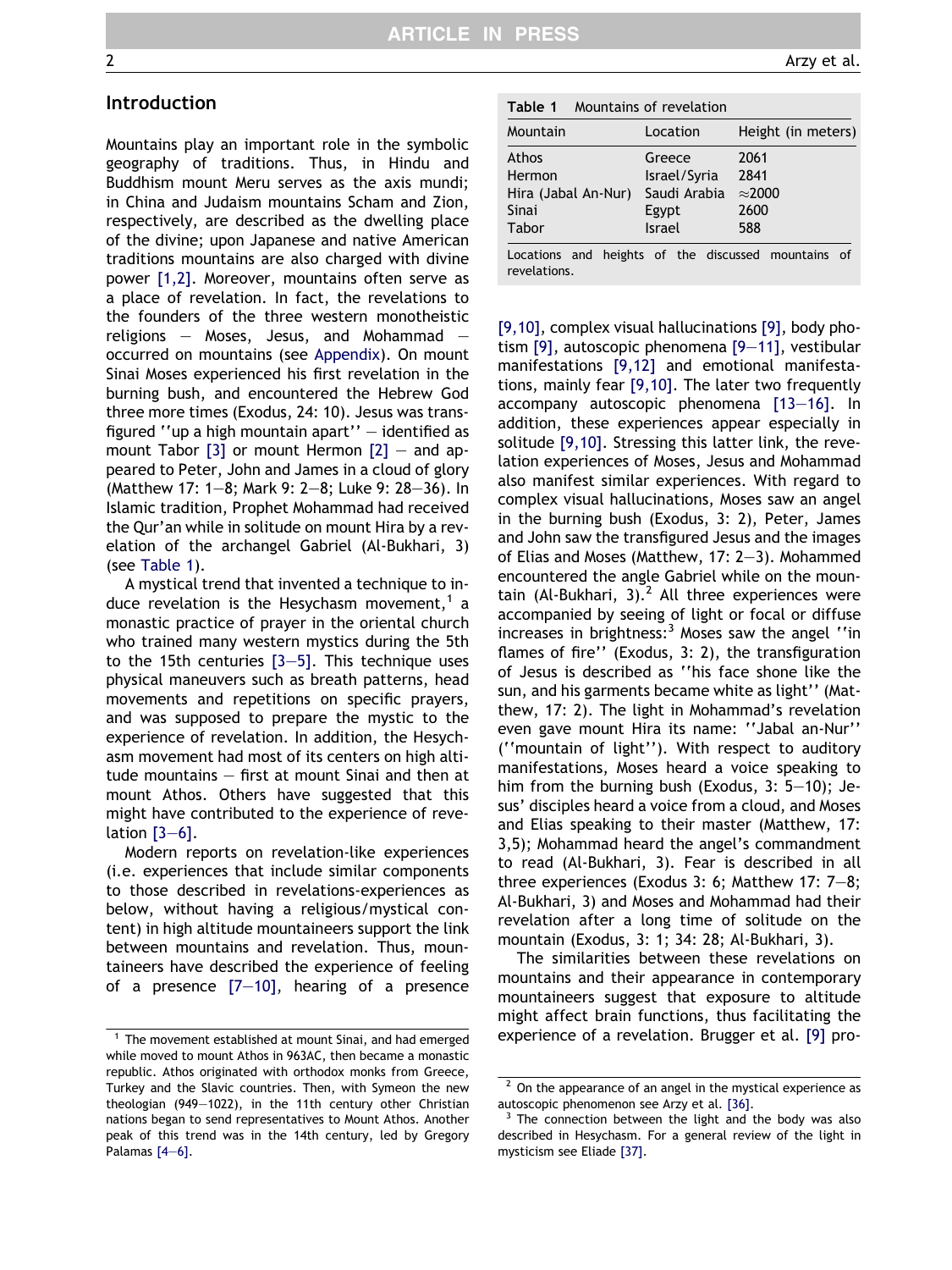#### Why revelations have occurred on mountains? 3

posed that stressful events, physically and emotionally while climbing mountains, cause release of endorphins, which are known to lower the threshold for temporal lobe epilepsy, which, in turn, may evoke revelation-like experiences such as hearing of sounds or voices, memory flashback, déjà vu, a sense that someone is nearby (feeling of a presence), autoscopic phenomena and emotional manifestations, most commonly fear [\[17\]](#page-3-0). Blanke et al. [\[18\]](#page-3-0) suggested that feeling a presence, autoscopy, and hearing a presence might all relate to abnormal body processing or body schema. It has been proposed that such phenomena are due to interference with the temporo-parietal junction (TPJ) and adjacent structures [\[16,18–](#page-3-0) [20\].](#page-3-0) Vestibular manifestations also accompany phenomena resulting from damage to this area [\[16,20,21\]](#page-3-0) and multisensory integration in the temporo-parietal association areas at extreme altitude may be disturbed [\[10\]](#page-3-0). In addition, Brugger et al. [\[9\]](#page-3-0) suggested that prolonged stay at high altitudes, especially in social deprivation, may also lead to prefrontal lobe dysfunctions such as low resistance to stress and loss of inhibition. Many of the latter dysfunctions are also frequently found during ecstatic experience [\[22\]](#page-4-0). Thus, although prolonged stay at extreme altitudes is associated with changes in many brain areas [\[23–25\],](#page-4-0) the effects of acute and chronic hypoxia might preferentially affect two areas of the cerebral cortex, the TPJ and the prefrontal cortex, that have been linked to disturbed own body perceptions and mystical experiences.

Although the revelations discussed here had occurred in moderate altitude, it may be assumed that in subjects who are prone to mystical experiences, already moderate altitudes are sufficient to trigger revelation-like experiences and revelations. Accordingly, mountain-sickness has been reported in some individuals even in moderate altitudes [\[26,27\]](#page-4-0). Interestingly, although autoscopic phenomena are experienced by jet aviators that are flying alone especially at high altitudes, helicopter pilots can also experience similar phenomena already at altitudes of 1500–3000 m [\[28,29\]](#page-4-0). In fact, isolation in altitudes as well as sensory deprivation might add to pure altitude-related mechanisms, as the desert attracted various mystics throughout generations [\[30,31\].](#page-4-0) Furthermore, mental imagery of heights might be associated with vestibular dysfunctions and anxiety [\[32\]](#page-4-0). These different findings might suggest that the frequent appearance of the mountain metaphor in revelation experiences of mystics [\[22\]](#page-4-0) might be related to interference with functional and neural mechanisms of corporal awareness as well as other cortical functions at the TPJ and the prefrontal cortex. In addition, this suggests that mechanisms of corporal awareness and mystical experiences could scientifically be studied at high altitudes and compared to the same experiences and functions at lower levels of altitudes.

Mystical and religious experiences are important not only to the mystic himself, but also to many followers, as it was indeed with respect to the three religious leaders discussed here. Yet, concerning its subjective character, mystical experiences are almost never accessible to the scholars interested in examine them. Thus, some modern scholars of religious experience focused their inquiry on subjective experience or data, rather than theological data [\[33–35\]](#page-4-0). The neurocognitive approach we suggest here arms the mystical researcher with a new access to these experiences. The tools of cognitive neuroscience make it possible to approach religious and mystical experiences not only by semantical analysis of texts, but also by approaching similar experiences in healthy sub $jects<sup>4</sup>$  in certain physical conditions such as prolonged stay in high altitude as well as by approaching similar experiences in neurological patients. Combined with analysis of performance in experimental paradigms, neuropsychological methods, lesion studies and neuroimaging, our understanding of the mountain metaphor in religion, as well as mystical experiences in general, might be advanced. In the current case, high altitudes seem to evoke quite similar experiences as reported by different mystical and religious figures throughout time. Thus, as wide as the mind of the mystic is enlarged, and might be different from the religious follower, the core of the experience might be shared and relates to similar functional and neural mechanisms, which are available to further scientific inquiry.

# Appendix. Basic revelations of the three western monotheistic religions

## Judaism – the burning bush (Exodus, 3: 1–6)

Now Moses was tending the flock of Jethro his father-in-law, the priest of Midian, and he led the flock to the far side of the desert and came to Horeb, the mountain of God. There the angel of the Lord appeared to him in flames of fire from within

<sup>4</sup> As had been initiated by psychologists, see James [\[38\].](#page-4-0)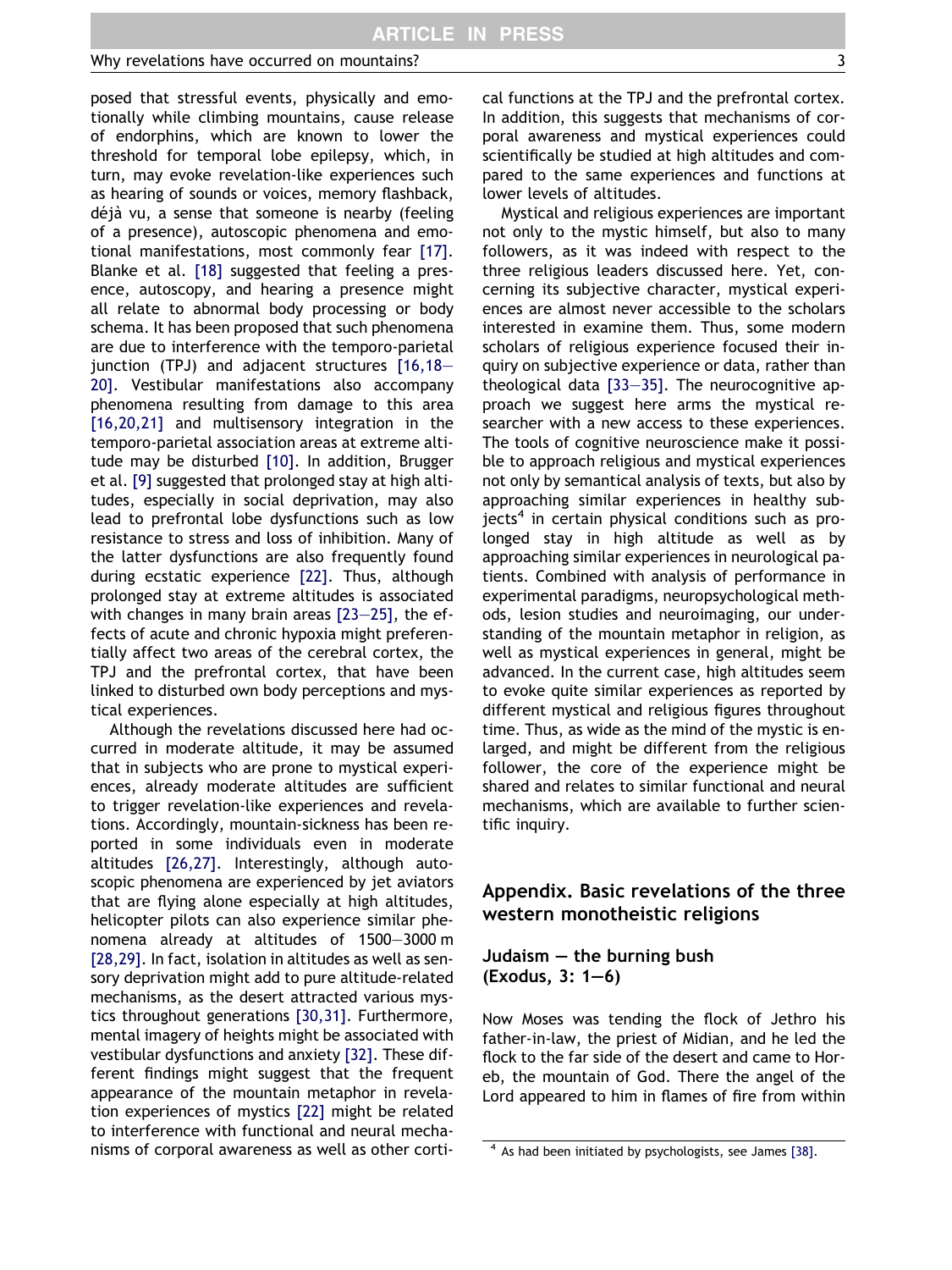<span id="page-3-0"></span>a bush. Moses saw that though the bush was on fire it did not burn up. So Moses thought, ''I will go over and see this strange sight-why the bush does not burn up.'' When the Lord saw that he had gone over to look, God called to him from within the bush, ''Moses! Moses!'' And Moses said, ''Here I am.'' ''Do not come any closer,'' God said. ''Take off your shoes, for the place where you are standing is holy ground.'' Then he said, ''I am the God of your father, the God of Abraham, the God of Isaac and the God of Jacob.'' At this, Moses hid his face, because he was afraid to look at God.

### Christianity – the transfiguration (Matthew, 17: 1–8)

And after six days Jesus took with him Peter and James and John his brother, and led them up a high mountain apart. And he was transfigured before them, and his face shone like the sun, and his garments became white as light. And behold, there appeared to them Moses and Elias, talking with him. And Peter said to Jesus, ''Lord, it is well that we are here; if you wish, I will make three booths here, one for you and one for Moses and one for Elias.'' He was still speaking, when a bright cloud overshadowed them, and a voice from the cloud said, ''This is my beloved son, with whom I am well pleased; listen to him.'' When the disciples heard this, they fell on their faces, and were filled with awe. But Jesus came and touched them, saying, ''Rise, and have no fear.'' And when they lifted up their eyes, they saw no one but Jesus only.

## Islam – the book of revelation (Al-Bukhari, 3: ''Aisha'')

The commencement of the Divine Inspiration to Allah's Apostle... He used to go in seclusion in the cave of Hira where he used to worship continuously for many days...suddenly the truth descended upon him while he was in the cave of Hira. The angel came to him and asked him to read. The Prophet replied, ''I do not know how to read''. The Prophet added, ''The angel caught me (forcefully) and pressed me so hard that I could not bear it any more. He then released me and again asked me to read and I replied, ''I do not know how to read''. Thereupon he caught me again and pressed me a second time till I could not bear it any more. He then released me and again asked me to read but again I replied, ''I do not know how to read''. Thereupon he caught me for the third time and pressed me, and then released me and said, ''Read in the name of your Lord, who has created (all that exists) has created man from a clot. Read! And your Lord is the Most Generous.'' Then Allah's Apostle returned with the inspiration and with his heart beating severely. Then he went to Khadija bint Khuwailid and said, ''Cover me! Cover me!'' They covered him till his fear was over and after that he told her everything that had happened.

#### References

- [1] Eliade M. Le mythe de l'eternel retour. Paris: Gallimard; 1989.
- [2] Eck DL. Mountains. In: Eliade M, editor. The encyclopedia of religion. New York: Macmillan; 1987. p. 130b–4b.
- [3] Murphy FX. Hesychasm. In: Marthler BL, editor. The new catholic encyclopedia. Thonson-Gale; 2002. p. 811a,b.
- [4] Hausherr I. La méthode d'Oraison hesychaste. Orientalia Christiana 1929;IX:128–9.
- [5] Hausherr I. Hésychasme et Prière. Orientalia Christiania Analecta 1966;176. Roma: Pont institutum orientalium studiorum.
- [6] Maloneys GA. Mount athos. In: Marthler BL, editor. The new catholic encyclopedia. Thonson-Gale; 2002. p. 31b–2a.
- [7] Herzog M. Annapurna. New York: American Book-Stratford Press; 1952. p. 41–55.
- [8] Clarke C. On surviving a bivouac at high altitude. BMJ 1976;1:92–3.
- [9] Brugger P, Regard M, Landis T, Oelz O. Hallucinatory experience in extreme-altitude climbers. Neuropsychi Neuropsy Behav Neur 1999;12:67–71.
- [10] Firth PG, Bolay H. Transient high altitude neurological dysfunction: an origin in the temporoparietal cortex. High Alt Med Biol 2004;5:71–5.
- [11] Habeler P. The lonely victory. New York: Simon & Shuster; 1979. p. 166–76.
- [12] Ravenhill TH. Some experiences of mountain sickness in the andes. Am J Trop Med Hyg 1913;16:313–20.
- [13] Lukianowicz N. Autoscopic phenomena. Arch Neurol 1958;80:199–220.
- [14] Grüsser OJ, Landis T. The splitting of 'I' and 'me': Heautoscopy and related phenomena. In: Grüsser OJ, Landis T, editors. Visual agnosias and other disturbances of visual perception and cognition. Amsterdam: MacMillan; 1991. p. 297–303.
- [15] Dening TR, Berrios GE. Autoscopic phenomena. Br J Psychiatry 1994;165:808–17.
- [16] Blanke O, Landis T, Spinelli L, Seeck M. Out-of-body experience and autoscopy of neurological origin. Brain 2004;127:243–58.
- [17] Schomer DL, O'Connor M, Spiers P, Seeck M, Marcel M, Bear D. Temporolimbic epilepsy and behaviour. In: Mesulam MM, editor. Principles of behavioral neurology. Philadelphia: FA Davis Company; 2001. p. 373–405.
- [18] Blanke O, Ortigue S, Coeytaux A, Martory MD, Landis T. Hearing of a presence. Neurocase 2003;9:329–39.
- [19] Devinsky O, Feldmann E, Burrowes K, Bromfeld E. Autoscopic phenomena with seizures. Arch Neurol 1989;46:1080–8.
- [20] Blanke O, Arzy S. Out-of body experiences due to disturbed self processing at the right temporo-parietal junction. Neuroscientist 2005;11:16–24.
- [21] Guldin WO, Grüsser OJ. Is there a vestibular cortex? Trends Neurosci 1998;21:254–9.